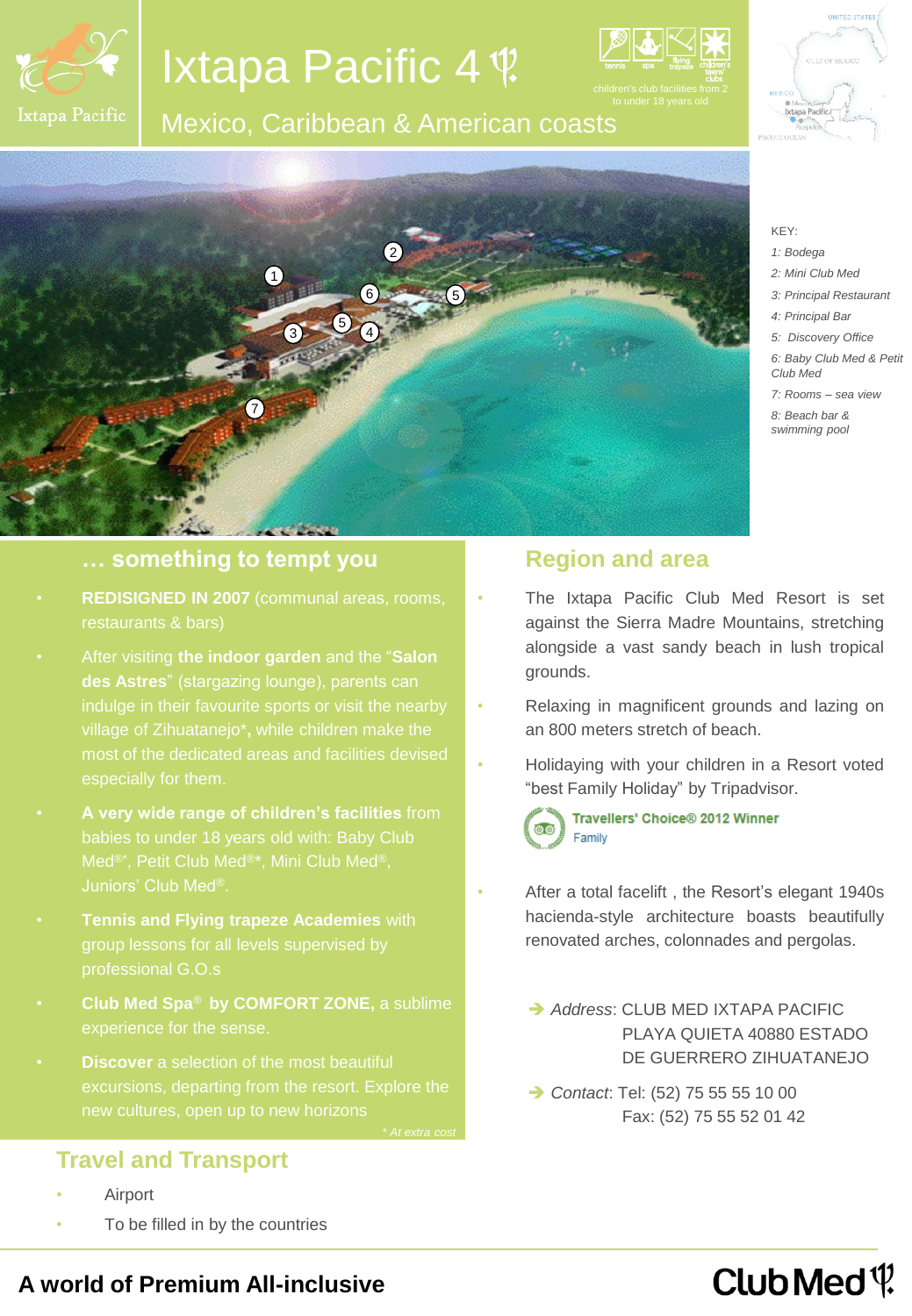## **Room details**



- This 300-rooms Resort comprises a group of four buildings with two or three floors
- The terra cotta tiled roofs are typical of the local architecture.

| <b>Rooms</b>                                                                | <b>Code</b>                        | <b>Nb</b>      | <b>Details</b>                                                                                                                                                                                                                                                                                                                                                                                                                                                                      |
|-----------------------------------------------------------------------------|------------------------------------|----------------|-------------------------------------------------------------------------------------------------------------------------------------------------------------------------------------------------------------------------------------------------------------------------------------------------------------------------------------------------------------------------------------------------------------------------------------------------------------------------------------|
| <b>CLUB ROOM</b>                                                            | C <sub>2</sub><br>Occ1, 2,<br>3, 4 | 137            | Rooms (34m <sup>2</sup> ) located in the "Muneca", "Iguana" and "Pajaro" building on the<br>garden floor and 1 <sup>st</sup> and 2 <sup>nd</sup> floors.<br>Can be mixed with the same room code, and some can be mixed with A<br>occ5, B occ6, B+ occ6 and H occ6.                                                                                                                                                                                                                 |
| CLUB ROOM – SEA<br><b>VIEW</b>                                              | C+<br>Occ5                         | 24             | Rooms (34m <sup>2</sup> ) located in the Cielo building with a panoramic sea view. On<br>the garden level and 1 <sup>st</sup> and 2 <sup>nd</sup> floors.<br>Can be mixed with the same category and some of the rooms can be mixed<br>with some $A + occ5$ .                                                                                                                                                                                                                       |
| CLUB ROOM -<br><b>INTERCONNECTING</b>                                       | $C+C$<br>Occ6                      | 51             | Accommodation consulting of two rooms, in the Muneca and Pajaro building.<br>Each of the two rooms measures 34m <sup>2</sup> and has its own entrance and shower<br>room. The C rooms can be mixed with the same code and with H occ6.                                                                                                                                                                                                                                              |
| CLUB ROOM-<br><b>SUITABLE FOR</b><br>PEOPLE WITH<br><b>REDUCED MOBILITY</b> | H.<br>Occ4                         | $\overline{2}$ | Room (34m <sup>2</sup> ) located on the garden level of the Pajaro building.<br>Can be mixed with the same room code and with C occ4. See occupancy<br>details.                                                                                                                                                                                                                                                                                                                     |
| CLUB ROOM - FAMILY                                                          | В<br>Occ3, 4,<br>5,6               | 51             | Located in the Iguana or Pajaro buildings. On garden level or 1 <sup>st</sup> and 2 <sup>nd</sup><br>floor. Accommodation consisting of a room (55m <sup>2</sup> ) for the parents and<br>another room for the children, separated by a door . Each room has its own<br>entrance door. The children's room has a play area so they can keep<br>themselves happily entertained. Can be mixed with the same code and with<br>C occ4 and some A category.                              |
| <b>DELUXE ROOM -</b><br><b>FAMILY</b>                                       | Α<br>Occ4, 6                       | 45             | Rooms with furnish ed balcony located in the Muneca and Iguana buildings<br>on the garden level, 1 <sup>st</sup> and 2 <sup>nd</sup> floors. Accommodation consisting of 2<br>interconnecting rooms (52m <sup>2</sup> ) separated by the bathroom. You enter via the<br>children's room, there is no separate access to the parebt's room has a play<br>area so they can keep themselves happily entertained. Can be mixed with<br>the same room code, with C occ4 and some B occ6. |
| DELUXE ROOM-<br>FAMILY, BALCONY                                             | A+                                 | 9              | Two rooms (54m <sup>2</sup> ) on the gerden level and 1 <sup>st</sup> and 2 <sup>nd</sup> floors of the Pajaro 1<br>building, with sea view. Each room has its own separate entrance.<br>Can be mixed with same room code and with C                                                                                                                                                                                                                                                |
| SUITE - SEA VIEW                                                            | $S+$                               | 15             | Located in the Sol building with sea view, on the garden level and 1st and 2nd<br>floors. Suite (51m <sup>2</sup> ) with a lounge (equipped with a computer) separated by a<br>sliding door and balcony.<br>Can be mixed with S+                                                                                                                                                                                                                                                    |
| SUITE - SEA VIEW,<br><b>FAMILY</b>                                          | S                                  | 15             | Suite consisting of two separate rooms (51m <sup>2</sup> ) balcony. These suites are on<br>the ground, 1st and 2 <sup>nd</sup> floors,.<br>Can be mixed with S.                                                                                                                                                                                                                                                                                                                     |





**A world of Premium All-inclusive** 

# Club Med<sup>{</sup>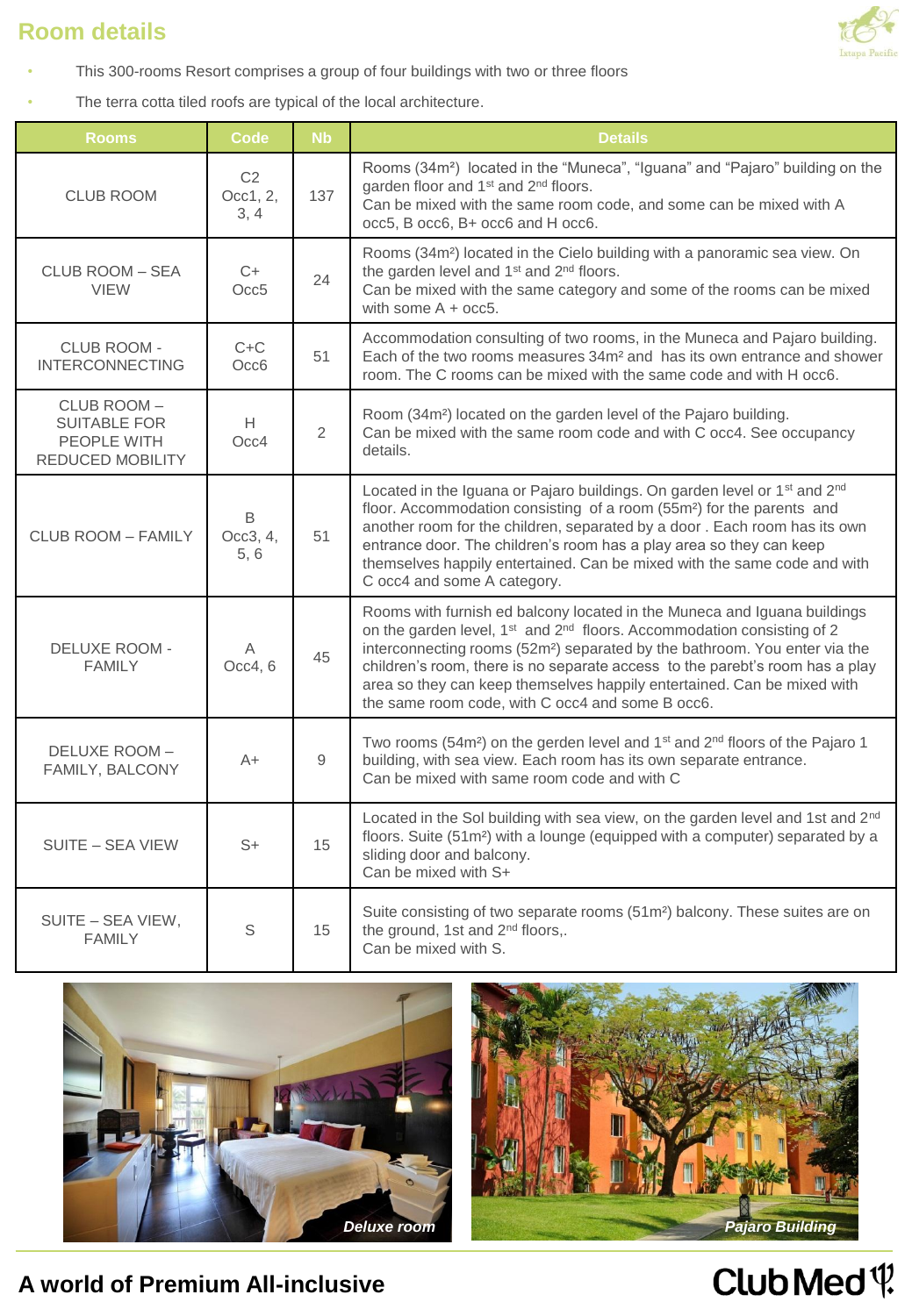## **Activities & Relaxation**



## **Flying Trapeze Academy with circus activities:**

The sports Academies propose the best equipment and facilities for flying trapeze enthusiasts. Beginners and advanced participants alike will be able to enjoy their sport in the best possible conditions.

#### **Tennis Academy:**

Quality teaching by G.Os trained in their discipline, to introduce beginners to the sport and enable experienced players to perfect their technique.

Group classes for all levels, 6 days a week, give you the chance to make real progress and master your movements.

#### **Initiation group lessons:**

Climbing, Archery, Sailing, Kayaking, Cardio splash, Power walking.

### **Free practice:**

Weights and cardio-training room, football, volleyball, basketball.

## **Children's swimming pool:**

Freshwater swimming pool, equipped with water chutes and other games. Located in the Mini Club Med® area, this children's pool is open during the Mini Club's opening hours.

## **Main swimming pool :**

This freshwater pool is ideally located in the centre of the Resort. It is equipped with teak deckchairs, parasols and showers. It has a large pool for adults and a small children's pool.

## **Club Med Spa\*** by



The minute you enter the Club Med Spa by COMFORT ZONE, you enter a world where wellness and relaxation reign supreme. This Spa has air-conditioned treatment rooms with a sea view, and terrace:

- 6 individual treatment rooms
- One "duo" room for tandem treatments
- 2 individual palapas facing the sea (1 single, 1 duo)

- A Zen area with an air-conditioned room and terrace with panoramic sea view (serves tea, herb tea and cold drinks)

## **Excursions\* (You simply book at the Excursions desk):**

"Nature and culture" Discovery in the countryside (1/2 day) Catamaran adventure and snorkelling (1/2 day) Catamaran adventure at sunset (1/2 day) Crayfish lunch on Ixtapa Island and snorkelling (1/2 day) Discover Zihuatanejo / Ixtapa and shopping (1/2 day) Meet the dolphins (1/2 day) Mountain bike ride - ecotourism excursion (1/2 day) Prehispanic excursion - Soledad de Maciel (La Chole) - (1/2 day)

\*extra cost





*Main Swimming pool*





# Club Med  $\Psi$

## **A world of Premium All-inclusive**